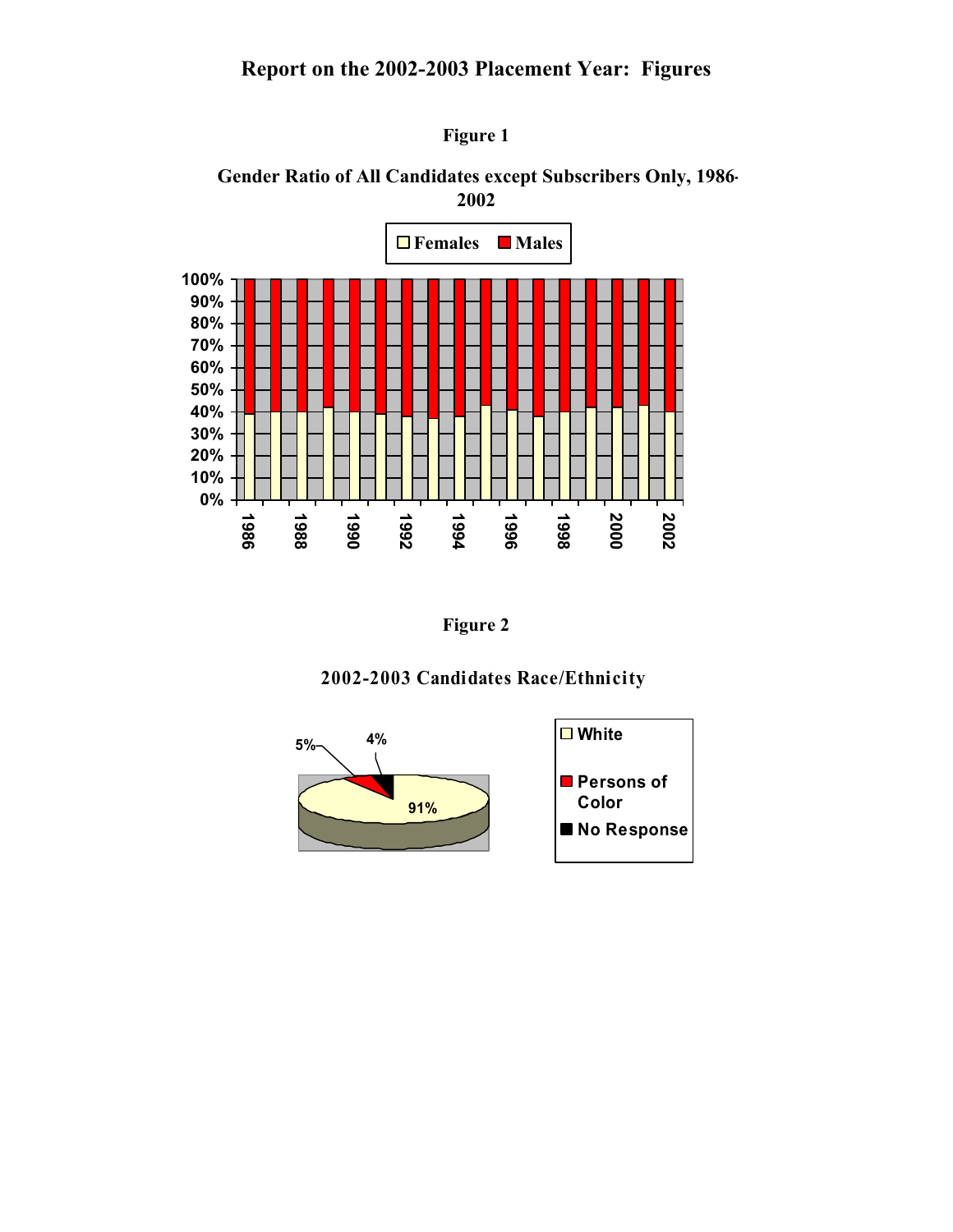### **Figure 3**



## **Gender Breakdown of All 2003-2004 Hires Known to APA**





# **Gender Breakdown of Salaries Reported on 2002-2003**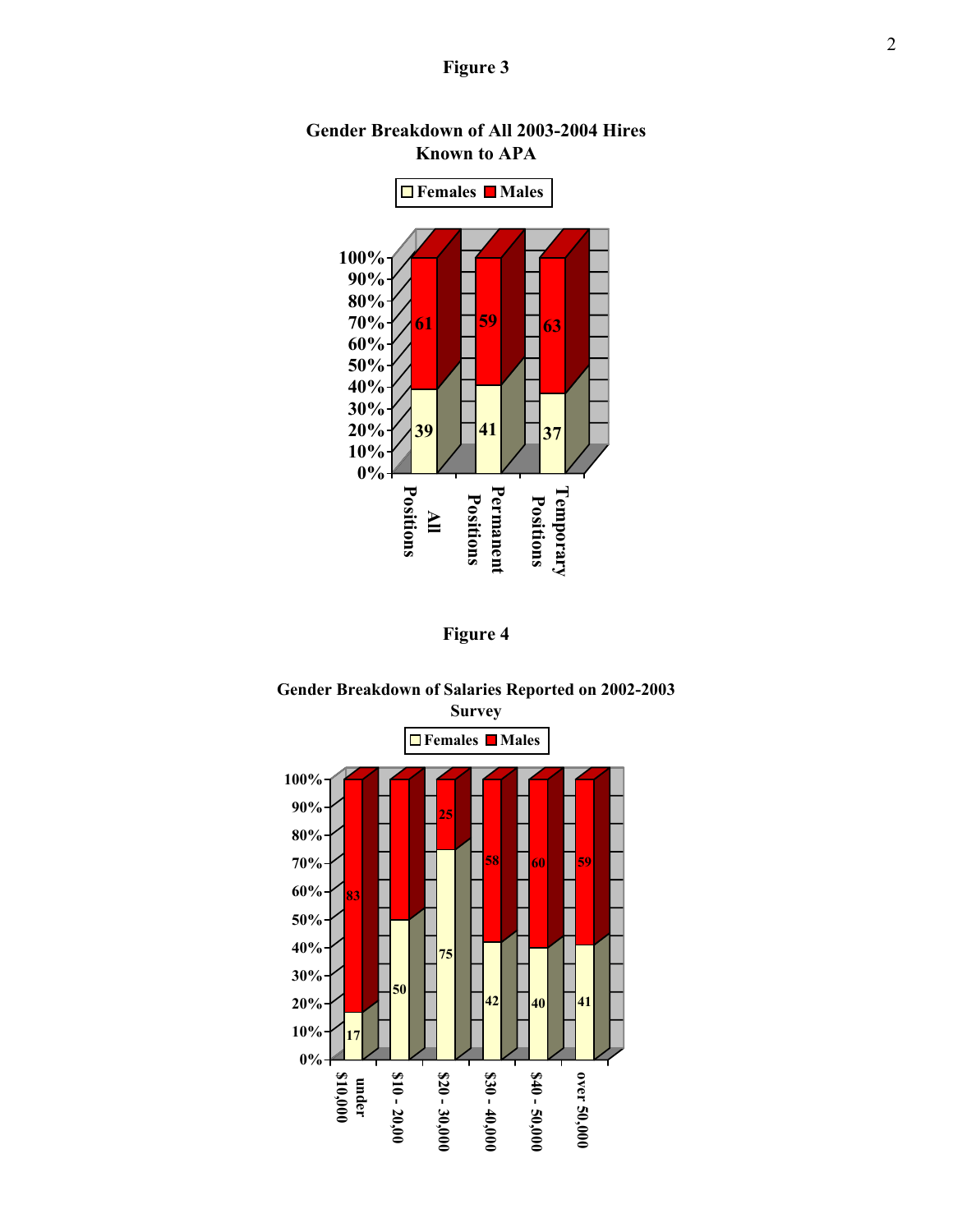



### Note: "Candidates" refers to all candidates except *Subscribers Only*; "Positions" refers to all new academic positions obtained by candidates whether or not they attended the Annual Meeting.



#### **2001-2002 Placement Candidates**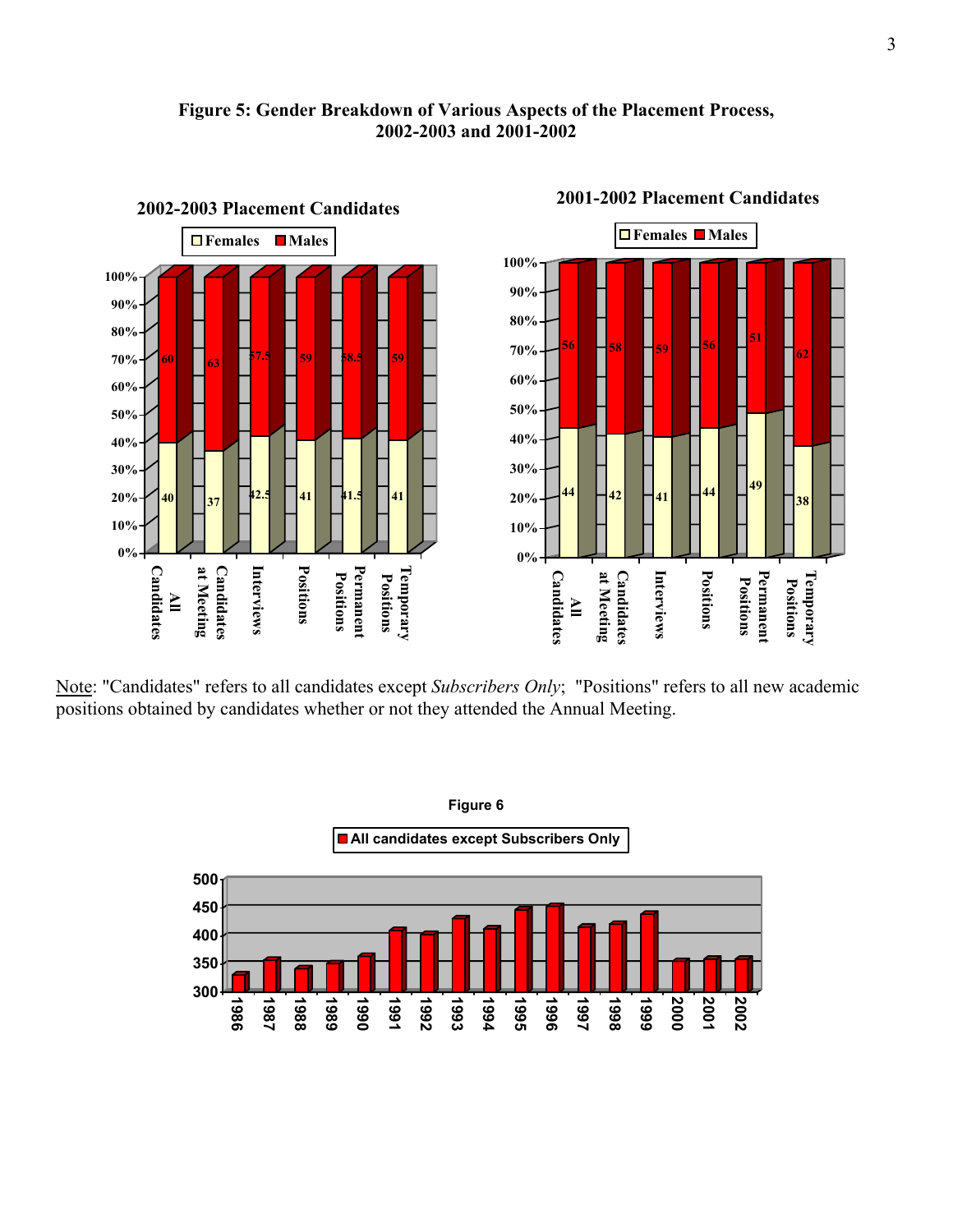

**Ratio of Candidates to Vacancies**



**Note:** Vacancies are calculated by adding 2/3 of the jobs advertised as possible to the jobs advertised as definite. "Candidates" refers to all candidates except *Subscribers Only*.



### **Figure 8: Status of Advertised Searches, 2001-2002 and 2002-2003**